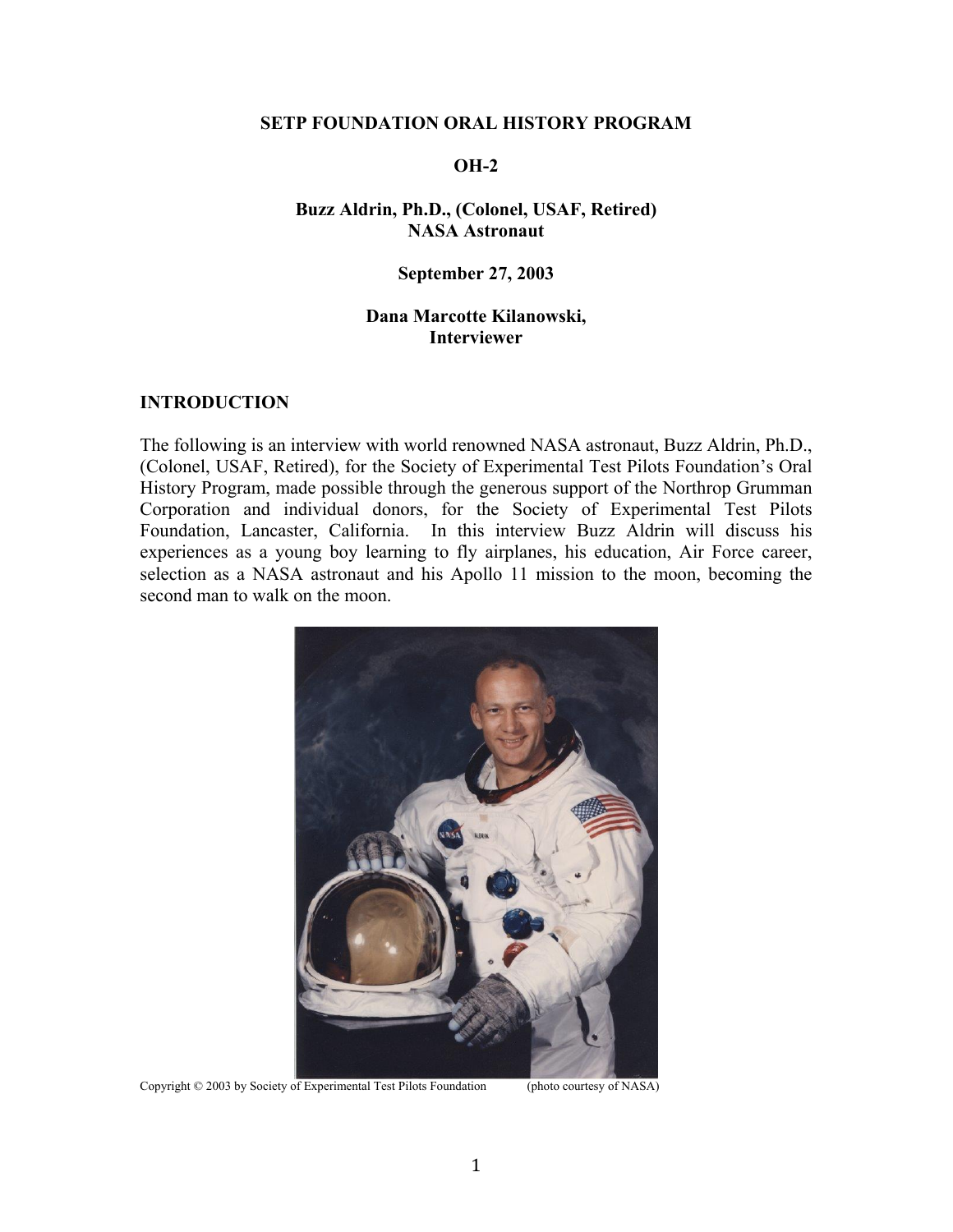### **BIOGRAPHY**

World renowned NASA astronaut, Buzz Aldrin, Ph.D., (Colonel, USAF Retired), is best known as the second man to walk on the moon, during NASA's Apollo 11 Mission to the Moon, author of nine best selling books for both children and adults on space exploration and an advocate for manned missions to Mars and the manned exploration of space.

Born on January 20, 1930, in Montclair, New Jersey, Colonel Aldrin graduated from the U. S. Military Academy at West Point and joined the Air Force where he flew F-86 Sabre Jets in 66 combat mission in Korea, shot down two MIG-15s, and was decorated with the Distinguished Flying Cross. He earned his Doctorate of Science in Astronautics at MIT and wrote his thesis on Manned Orbital Rendezvous.

Selected by NASA in 1963 into the third group of astronauts, Aldrin was the first with a doctorate and became known as "Dr. Rendezvous." The docking and rendezvous techniques he devised for spacecraft in Earth and lunar orbit became critical to the success of the Gemini and Apollo programs and are still used today. He also pioneered underwater training techniques, as a substitute for zero gravity flights, to simulate spacewalking. In 1966 on the Gemini 12 orbital mission, Aldrin performed the world's first successful spacewalk, setting a new extra-vehicular activity (EVA) record of  $5\frac{1}{2}$ hours.

On July 20, 1969, Aldrin followed Neil Armstrong onto the lunar surface, completing a 2-hour and 15 minute lunar EVA, becoming the second man to ever walk on the moon. In July 1971, Aldrin resigned from NASA and was assigned as the Commandant of the U. S. Air Force Test Pilot School at Edwards AFB, California. In March 1972, Aldrin retired from the U.S. Air Force after 21 years of active duty. Aldrin has logged 289 hours and 53 minutes in space, of which, 7 hours and 52 minutes were spent in EVA.

Aldrin has been honored with the Presidential Medal for Freedom in 1969, the Robert J. Collier Trophy, the Robert H. Goddard Memorial Trophy, and the Harmon International Trophy in 1967 and the Congressional Gold Medal in 2011. Recently, Buzz Aldrin founded the ShareSpace Foundation, a nonprofit devoted to addressing science literacy for children by igniting their passion for science, technology, engineering, arts and math (STEAM) through delivering hands-on STEAM activities and messages, to inspire younger generations of future space explorers and innovators.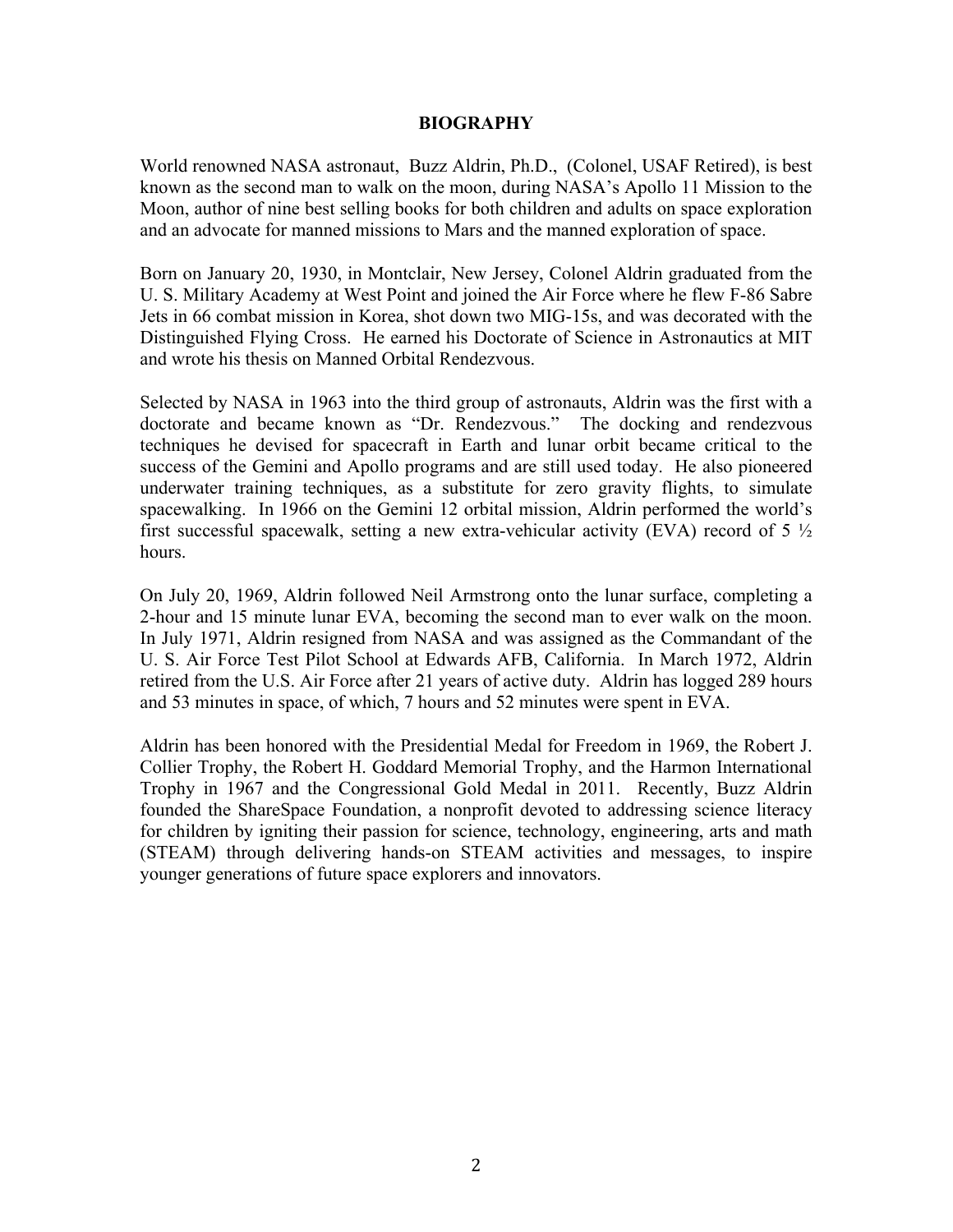## **INTERVIEW**

**Kilanowski:** This is Dana Marcotte Kilanowski for the Society of Experimental Test Pilots Oral History Program. This interview is being held during SETP's 100<sup>th</sup> Celebration of Flight Symposium at the Westin Bonaventure Hotel in Los Angeles. It is Saturday, September  $27<sup>th</sup>$ ,  $2003$ . This is an interview with Apollo Astronaut Buzz Aldrin, and this is the Space Section of the Symposium.

Could you please give me your full name and where you were born and your birth date?

**Aldrin:** My full legal name is Buzz Aldrin. I was born in Montclair, New Jersey, had my name legally changed about twenty years ago.

**Kilanowski:** Can you tell me why you chose to receive your science doctorate from MIT in guidance for manned orbital rendezvous?

**Aldrin:** Well, I was a graduate of pilot training at the time of the Korean War, and I served a tour of combat in Korea. Then I was at the Air Force Academy for a short while, and then I flew F-100s, and about that time I decided maybe I needed a bit more education.

My father had received a doctor's degree from MIT way back in the early twenties, and he was a very early pioneer and he had a lot of contacts there. The Air Force at that time did have a good program in astronautics that I found out about, so I applied for that program. I got to MIT in 1959. I had a bad case of hepatitis coming back from Europe, but I overcame that and then did fairly well in my first year, so I extended my program for a doctor degree.

Looking over the various subjects that I could possibly investigate that could be useful to an Air Force career in ten or fifteen years, I settled on "Rendezvous in Space" from a manual or pilot control standpoint. This was in 1960 and '61, and we didn't know much about rendezvous, but I could see that that was going to be an essential thing, and it was really a very pioneering opportunity to take a little bit from what different people had been doing and apply it to the end of the Mercury, the beginning of the Gemini Program. And to do over again, I just couldn't imagine making a wiser choice, because that provided me the knowledge and the expertise that evidently made my application, not for the second group, because I hadn't been through test pilot training, but for the third group of astronauts when that was no longer a requirement. So I had a very good background and was selected as part of the third group of astronauts.

**Kilanowski:** It was extremely farsighted of you to choose that as a major. How were you selected for the astronaut corps in October of 1963?

**Aldrin:** Well, the Air Force had already had my application in for the astronaut program the previous year, and so had NASA. So when I reapplied again, it was a question of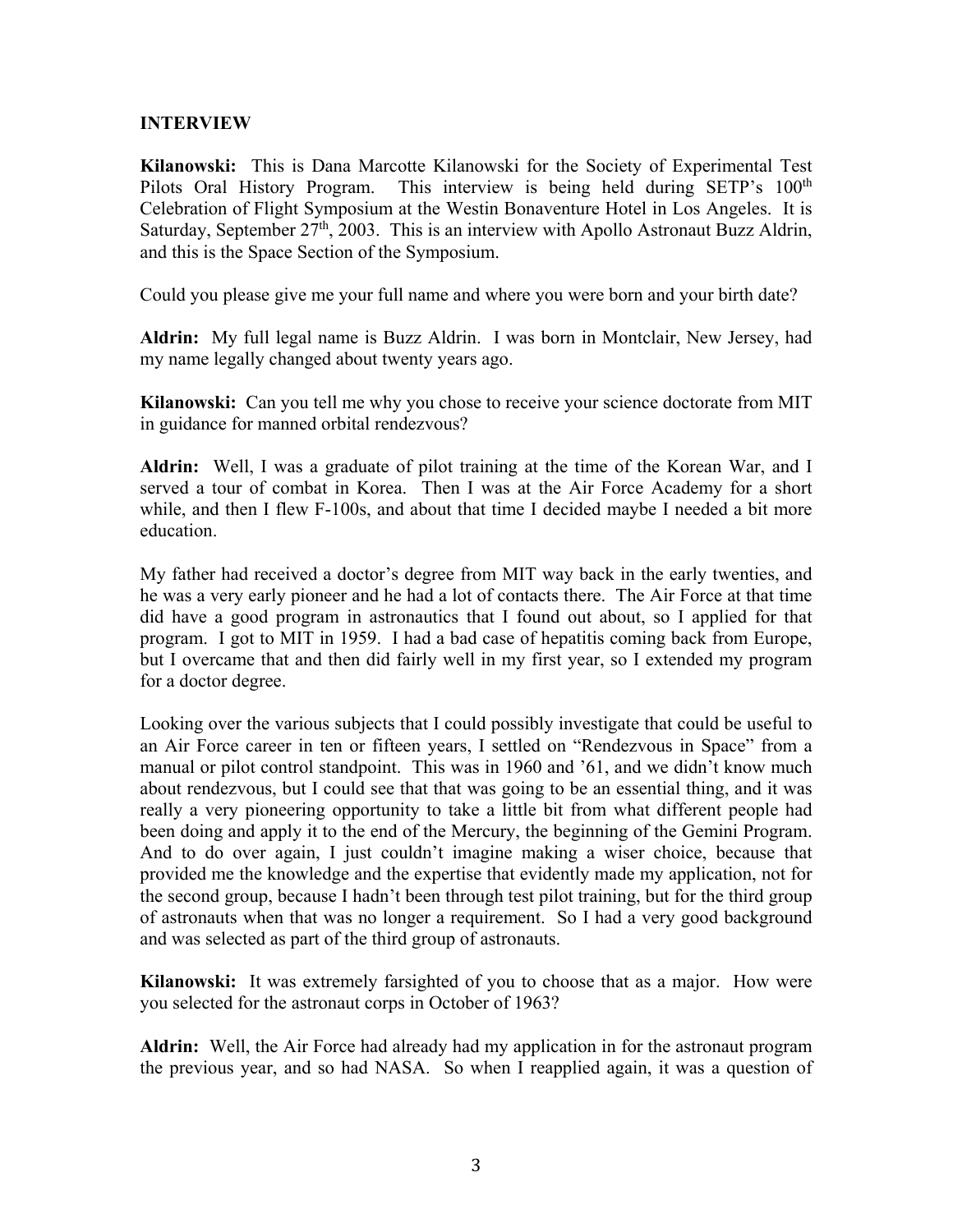sorting out the records and the background and then going for a physical exam in San Antonio, interviews and then reporting to Houston.

I participated in an Air Force study of what the future of the Air Force should be in the Gemini Program just before it was announced that I was selected. So I actually was already in Houston working on Air Force experiments for Gemini when I was selected in October of 1963. We started our training in January 1964.

**Kilanowski:** How rigorous was the training?

**Aldrin:** Well, after MIT, I can't say that it was really rigorous. It was refreshing. We had a lot of exposure to geology, which was totally new for me, to learn about the rock strata and the volcanic formations and the names of different rock formations. The computer studies and mission analysis was very enlightening. To get a very broad exposure, I could see that it was appropriate with my background to ask for a specialty, an astronaut specialty in mission planning, because as we began to lay out the parts of the Gemini Program, I could see where they could contribute in certain ways to Apollo in '64 and '65.

Then I was waiting for assignment as a crew member, which finally came around in 1966, with Jim Lovell, to back up the Gemini 10 mission. Unfortunately, that would have put us in position to fly three flights later, because they'd had crews for 11 and 12, but there wasn't any 13. So it looked like I was destined not to fly in that Gemini Program.

A very tragic accident took the lives of the primary crew for Gemini 9, Elliot See and Charlie Bassett, so the backup crew took over that mission, and then we became the backup crew for Gemini 9 that had the Astronaut Maneuvering Unit on it. And upon the successful completion of that flight with Tom Stafford and Gene Cernan, why, Jim Lovell and I were put onto Gemini 12, and we began training for spacewalks.

It turned out that I was given the opportunity to be the first astronaut to train underwater in neutral buoyancy for spacewalks. I could see the great benefit of this because I had been a scuba diver for a good number of years before getting into the astronaut program. So foot restraints and neutral buoyancy really gave us the evolutionary tools eventually to overcome some of the difficulties that we'd previously had in spacewalking because of getting overexerted and not being able to control where we were positioned so that you could perform the work adequately.

Gemini 12 was the last mission in that two-man spacecraft. We did several different rendezvous, several different EVAs. I had a total of five and a half hours of successful spacewalking. We did a gravity gradient experiment where I had hooked to the Agena a tether so that when we undocked from the spacecraft, we were over a 100-foot tether connecting the two, and we oscillated around for a while but finally settled in after an orbit or two to a demonstrated gravity gradient. We then did some more rendezvous and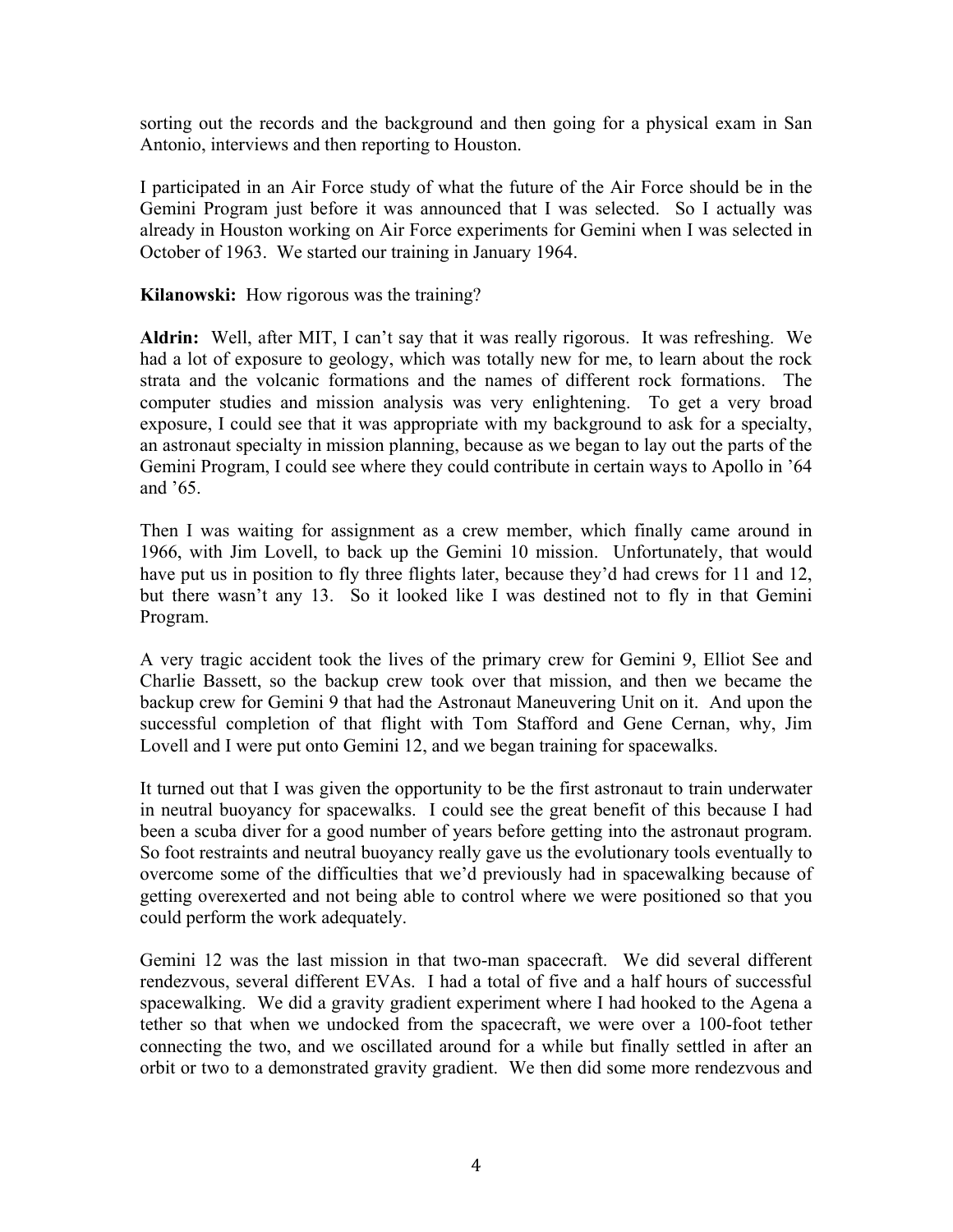observed an eclipse that was happening over Africa. A number of very exciting different experiments were accomplished on that mission.

That was a real fighter pilot's, real test pilot's type of a program, because each mission, about every two or three months in the Gemini Program, was advancing our knowledge in preparation for Apollo. There were really four major objectives in the Gemini Program. First was long duration of ten to fourteen days. Then we needed to demonstrate rendezvous in space. We started doing that in Gemini 6 and several other rendezvous. So we really ended up knowing how to do rendezvous really well. Then we had to demonstrate the ability to do spacewalks, and we finally were able to do that. And the fourth demonstration in the Gemini Program was computer-controlled reentry guidance to landing. All those gave us the working tools to confidently move into the Apollo Program.

**Kilanowski:** I think you had the record for EVA at five and a half hours.

**Aldrin:** Mm-hmm.

**Kilanowski:** The technological hurdles that you had to solve before you could successfully do that, I'm sure were daunting.

**Aldrin:** Well, they were pretty much common sense. You had to anchor your feet so that you wouldn't move as you used your hands to do things. You could anchor yourself with waist tethers, but they weren't quite as successful. We started out with just inadequate attention to the foot connections. We tried to use Velcro, then we tried to use little hoops to put your feet in, but they would slide out. Then we canted those so that you could put your feet in and sort of act like you're squeezing—you're riding a horse, where you put your heels down, but that didn't seem to work either. So we finally had a slipper where you could put your shoe in and then turn it and there was just no way you were going to come out. One foot in the foot restraint would let you just move all around with just one foot anchored very securely.

So it was a question of going through a learning process. We looked at several different maneuvering units. Handheld maneuvering units were a little imprecise and they were not quite as useful as we felt a backpack maneuvering unit would be. We were intending to fly that twice, on Gemini 9 and 12, but the spacewalk was not successful on Gemini 9, and then because of inadequate progress, why, before we even took off on Gemini 12, my first regret in the Space Program was to allow NASA to cancel the Air Force backpack maneuvering unit, because I felt that for sure I could demonstrate step by step successfully how to don that backpack unit, deploy it, maneuver around, and then jettison it and get back in the spacecraft.

**Kilanowski:** We talked to Gene Cernan this morning. Trying to get back into the spacecraft was really a chore. Did you experience the same types of problems that he did?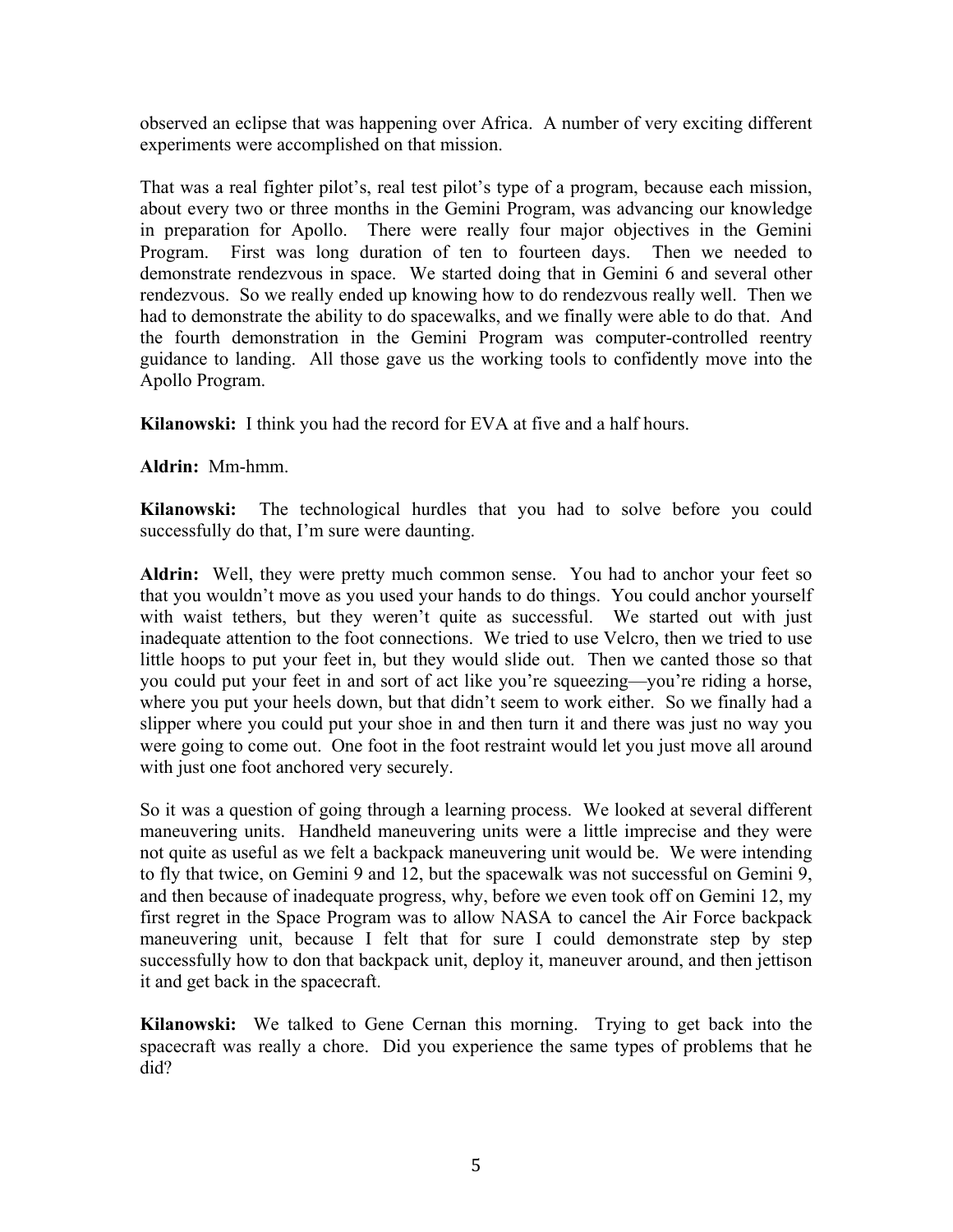**Aldrin:** Well, the taller you are, the more problems you had getting your feet down underneath the instrument panel and then to sort of use your knees to wedge yourself down so that you could close the hatch. Now, Ed White was the first one to discover that problem, and he was a pretty tall guy. So the next flights, we used a ratchet where you could get the hatch partly closed and then you could crank it closed. I forget exactly how the levers worked, but they were quite effective.

**Kilanowski:** When you started your egress from the spacecraft, when you had your first EVA, what was that like? What were you thinking? What was that experience like?

**Aldrin:** The first EVA was really a prolonged standup EVA, taking pictures forward as Jim Lovell would maneuver the spacecraft at night during the night pass. We had an ultraviolet camera, so for two successive night passes, the primary purpose was to take these ultraviolet pictures. So that gave me the freedom during the intervening day pass to sort of wander around and make myself comfortable.

We deployed a bar that connected from the Gemini spacecraft up to the Agena that we were attached to, so that then after I closed the hatch and got back in on that EVA, the next EVA we opened the hatch—this was a day later—and then I went hand over hand up to the front of the Gemini spacecraft where the Agena was. There were several different experiments that were deployed on the Agena, and eventually on the way back, I connected the tether from the Agena to the docking bar of the Gemini spacecraft. Then went to the back of the spacecraft where there were, again, instead of the maneuvering unit, there were the foot restraints and a lot of different part-time tasks, small tasks to be performed one after another.

Between each of the series of tasks, I would have a little rest period, so I would sort of look around and see where the Earth was. One time it would be down here, and I thought, "Well, that's kind of peculiar," because to me this is up and the Earth's down here. But Lovell was sitting in a different direction, and to him the Earth is in a different position because we were going around the Earth this way inertially. Then maybe ten or fifteen minutes later, I had to have another rest period, so I'd lean back and look to see where the Earth was. It wasn't there. It was up here somewhere. And it was intriguing but not disturbing.

After a number of experiences of orientation change, I have eventually concluded that the visual and orientation psychology is what causes space adaptation syndrome or nausea. It's the conflict that arises. And there are differences between individuals. In my theory, some people have a coordinate frame within themselves, making it an egocentric coordinate frame. Other people have an exocentric, outside. The people with the exocentric orientation tendency have a wonderful sense of direction here down on the surface of the Earth. The egocentric people like myself, we get lost. We turn a couple of corners and we forget, and thus we memorize things. But it turns out when you go into space, the person who's egocentric, that has to memorize, has a lousy sense of direction, doesn't end up with a conflict in space the way that the exocentric. If you can understand that, why, I think we need to move in those directions instead of looking at the inner ear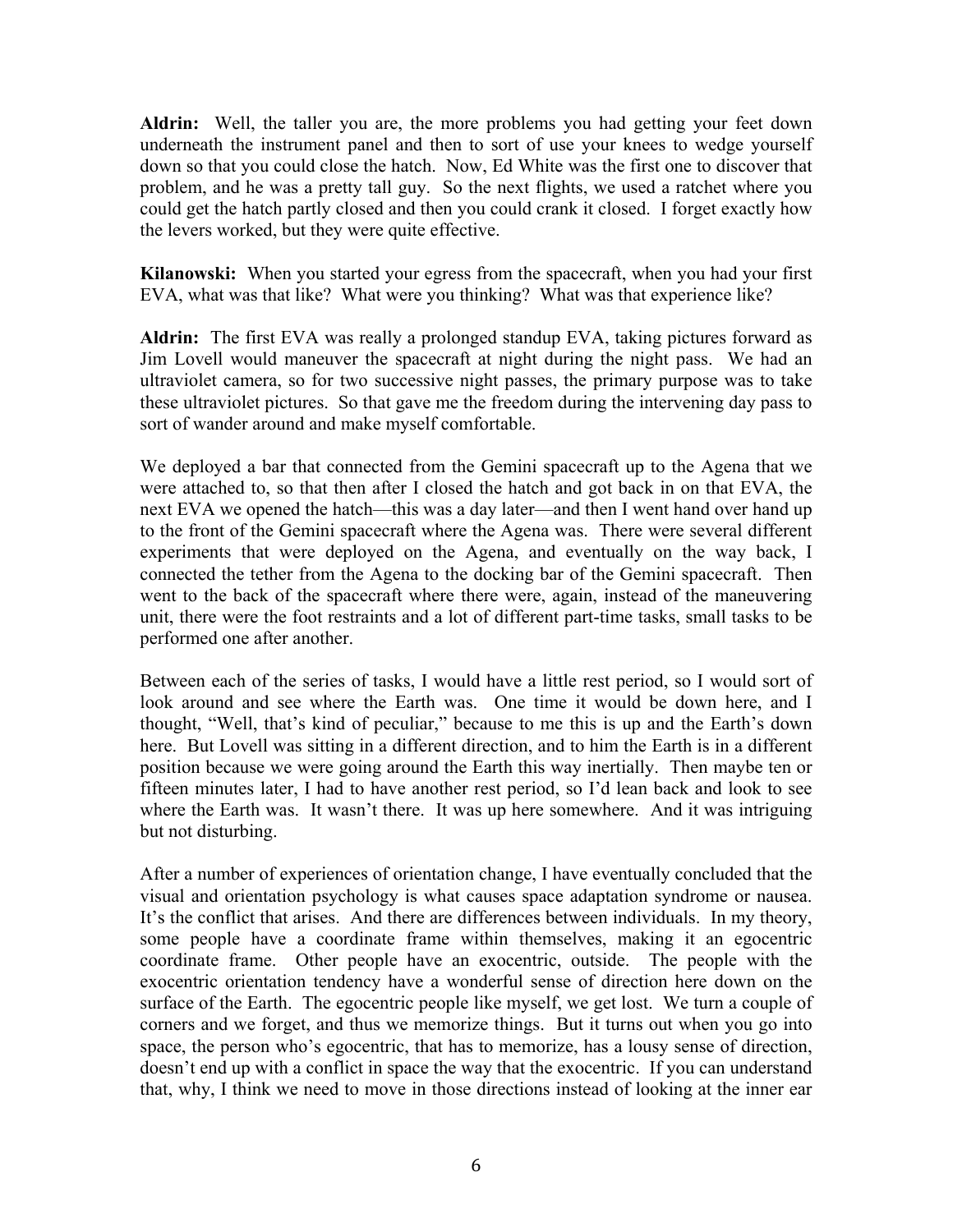as being a problem for space sickness or the fluid balance because of the blood not draining down to your feet, it tends to reside more in the center of your body or up here. But that doesn't seem to be the problem. To me, it's visual and psychological. And using drugs is just not the correct way to deal with that, in my estimation. You can train people to be able to adapt to it. Most people, when they're exposed to zero gravity, after two or three days they adapt to it and they don't have any discomfort afterward. That indicates to me that if you expose them to the right kind of experiences before flight, you can train those experiences out of the individual so he won't have sensory conflicts. And we might have some of the nausea experiences that the Soviets have had, and, of course, we did, not in the first mission, but in Apollo 7, but in Apollo 8 en route to the moon, the crew members got sick.

**Kilanowski:** I'd like to talk now about your Apollo 11 mission. That was July 16<sup>th</sup> through the  $24<sup>th</sup>$ , 1969. Can you describe that mission beginning with suiting up and—

Aldrin: Not in ten or fifteen minutes. [laughter]

**Kilanowski:** No, no, I understand. But if you can hit the highlights of that mission.

**Aldrin:** All three of us, Mike Collins, Neil Armstrong, and myself, had had a previous flight in the Gemini Program and we were associated with the Apollo 8 mission. Neil and I were backing up two members of that flight. Neil was backing up Frank Borman and I was backing up Jim Lovell. So we had a fair amount of experience in the fact that this mission was going to be going to the moon and the orbits were going to be very similar, but we were going to do surface activities, and that took a significant additional burden of training, even though it was a pretty short surface EVA that was anticipated.

There were a number of other things which put an unusual burden on the commander as far as his training went, and I think that's why it appeared as though there might be some reason to continue to do what we had done in previous spacewalks, and that is that the commander stayed inside and the other junior person did the spacewalk. So there were reasons why a majority of the surface activities might be relegated to the junior member of the crew to be the first person out. There were, obviously, other more symbolic reasons for the decision to go the other way. And I think, in retrospect, it was a very, very wise decision. Otherwise, it would just have been inappropriate for the commander of the mission to have stayed inside for thirty minutes while the junior person went out and did all the sensational first steps on the moon. That would not have been very appropriate.

So I think the pre-flight decisions were wise in many respects. We also decided that the first moments after touchdown on the moon, we would concentrate on being ready to depart if there was something wrong. There are several discrete times in the first minute or two or three minutes after you touch down when if something's wrong, if something is leaking, you can lift off and still rendezvous and catch up to the other spacecraft before it gets too far around the moon. So we could still catch Mike Collins if we needed t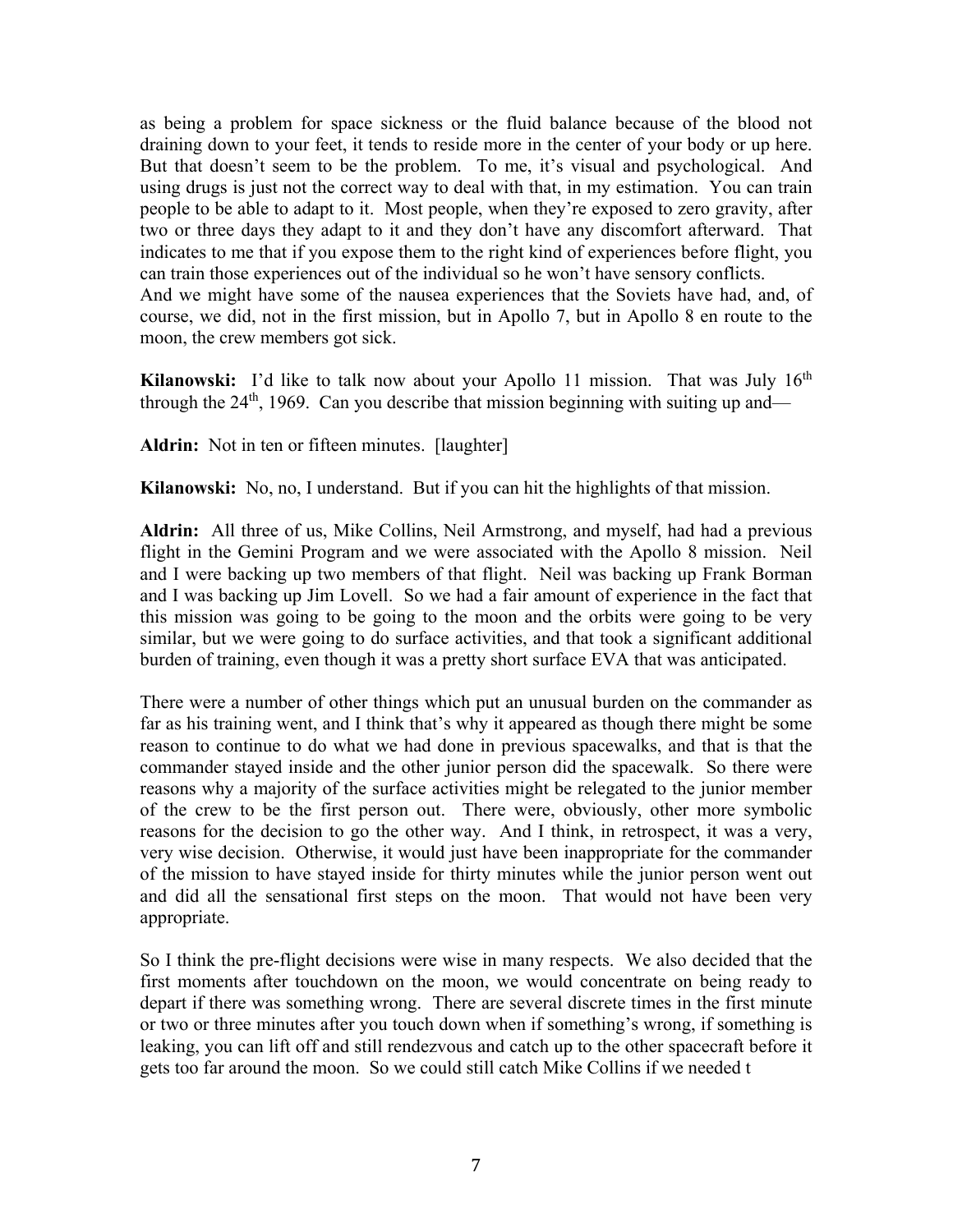So the first couple of minutes after the rather nail-biting—if you could bite your nails through the gloves—final approach where Neil took over and moved us over the rocks and the craters to a smoother spot, why, we landed long and with only about fifteen seconds of fuel when we finally touched down. But then shortly after we touched down, we made that rather famous transmission, Neil did, "Houston, Tranquility Base, the Eagle has landed." I thought that that was interrupting these very intense couple of minutes watching things to see if we had to leave.

Once it looked like it was okay to stay on the surface, we also instituted another procedure that I thought was very useful, and that is since it had been four or five days since we had gone through the specific training for lifting off from the surface of the moon and thinking about the subsequent rendezvous, that it would be a good idea those first two hours as Mike Collins was coming around the moon again, to act as if we were going to abort and actually lift off at the end of that two hours. So we went through the normal procedure of countdown, and, of course, when we got down to the liftoff, we didn't engage the computer, didn't lift off. We then proceeded to get ready to do the surface.

But I mention this because each crew has their own way of wanting to do things, and for good reasons, we thought that was a very good thing to do. But, you know, each crew doesn't always want to do what the previous crew did, and it concerned me a little bit, but it's their business that later crews decided it wasn't necessary to go through that routine of waiting, preparing for the first opportunity to lift off after two hours.

We adjusted the flight plan because we knew we were not going to be interested in sleeping after we touched down, so we proceeded to leisurely get ready through the procedures to depressurize, get the suits in the right position to be able to open the hatch. So we depressurized the cabin, and then we had our first moment of concern because we couldn't open the hatch. The pressure had to get absolutely zero. If it was just a little bit above and the gauge was still reading zero, you couldn't move the hatch open because the pressure was on the inside. Finally it gave way, and then Neil moved out and collected his contingency sample, and I had the camera in the right window taking pictures at one frame a second while he was doing that.

Then I sent down a camera down the clothesline that was on a pulley that we later used to bring up the rock boxes. When you're down on the surface and you have to get back up again, it's a big jump to that first step, and you don't want to have a rock box under your arm when you're trying to do that. So you have to bring other things back up into the cabin in rather rudimentary simplified methods, and having a pulley and running the box down, or the camera down, and later bringing the rock boxes up was the way we handled that.

I think most everyone knows that we were rather rushed as we moved around taking pictures of the lunar module, setting up the TV camera, taking panorama pictures, deploying several different experiments, a solar wind collector experiment, a Swiss experiment, facing toward the sun to pick up the particles coming from the sun in just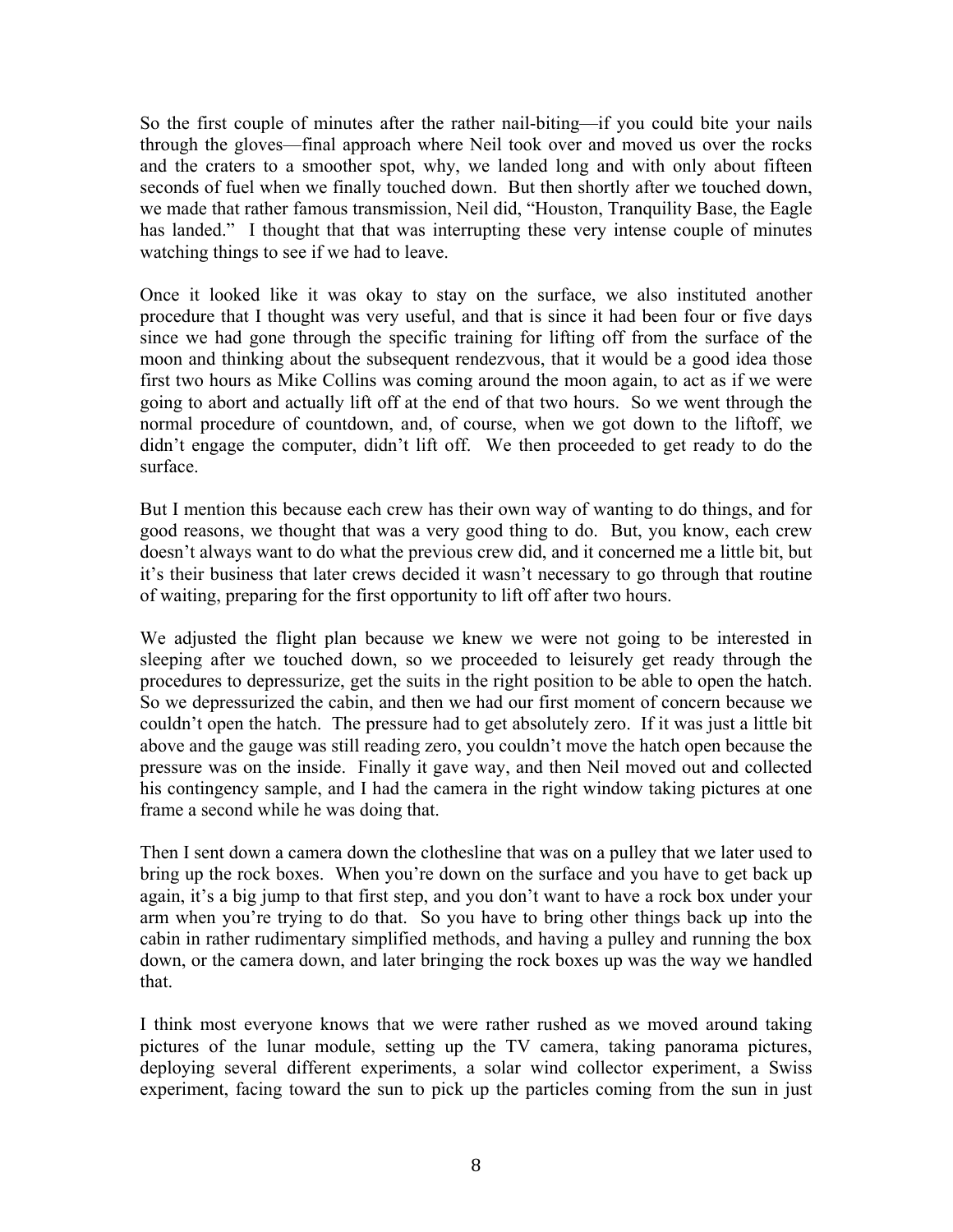about two hours. There wasn't enough particles, according to the Swiss, that this experiment picked up.

Then we had a laser reflector that Neil deployed that was pointed back toward the Earth so that laser beams from the Earth could bounce off these reflectors back to the Earth again with a changed frequency, indicating a motion between the Earth and the moon. And it's surprising how those measurements eventually over a period of time can be used to ascertain that one continent on the Earth is slowly drifting away from another continent. It's fantastic, the range rate, or the change of frequency, how powerful that is to give you indications. Of course, that same powerful tracking is what enables the Deep Space Network to track another spacecraft many, many miles away. It's not tracking an angle or angle rate or range; it's tracking range rate. This goes into the computer and it's smoothed and everything, and that's what gives us our wonderful accuracy in determining spacecraft as they're going to other planets.

There's another experiment that we deployed, a seismometer that had solar panels so that the sun would rise up, shine on one, and then go over on the other one during the fourteen days of daylight, and it would detect impacts on the moon, any volcanoes. There weren't any volcanoes, but they were able to detect the impact of later spacecraft that were on later missions. But it was so sensitive that they could actually hear us prancing around. One of the things that I wanted to do before the end of the lunar surface EVA in front of the TV camera was to just prance around, turning corners and hopping in different ways to give a good demonstration to people as to how good the mobility really was on the surface.

Then before we realized that we were running out of time and had to get back in again, we got back in the spacecraft and took us a while to get things sorted out, have a quick meal, and we had to depressurize again to throw things overboard, because we had a fairly heavy spacecraft. It was an early LEM-5. It was an early spacecraft, and it wasn't as lightweight as some of the later ones were. So we had to toss everything that was nonessential overboard. So that meant that the cabin was depressurized twice, or repressurized again twice, and, of course, that lets high-pressure oxygen go to low pressure and it cools off. So by the time the second pressurization was over, it was pretty chilly in there, and the sun was behind us, and we had a lot of trouble trying to sleep because it was just a little too cold in there.

There weren't any hammocks or beds, so I curled up on the floor and Neil kind of sat back on the ascent engine cover and leaned back. He said later that he was bothered because the telescope that was up here was pointed up and back toward the Earth, and he could see the Earthshine through the telescope, and it was bothering him while he was trying to sleep. But I guess we dozed maybe for a couple hours during the planned sixhour period, and we got up in plenty of time to start getting ready.

But before we went down to sleep, there was one thing that I looked down on the floor and there was a lot of dust that we brought back in, but along the side on the right, there was a something that wasn't supposed to be there. It was a broken-off circuit breaker, the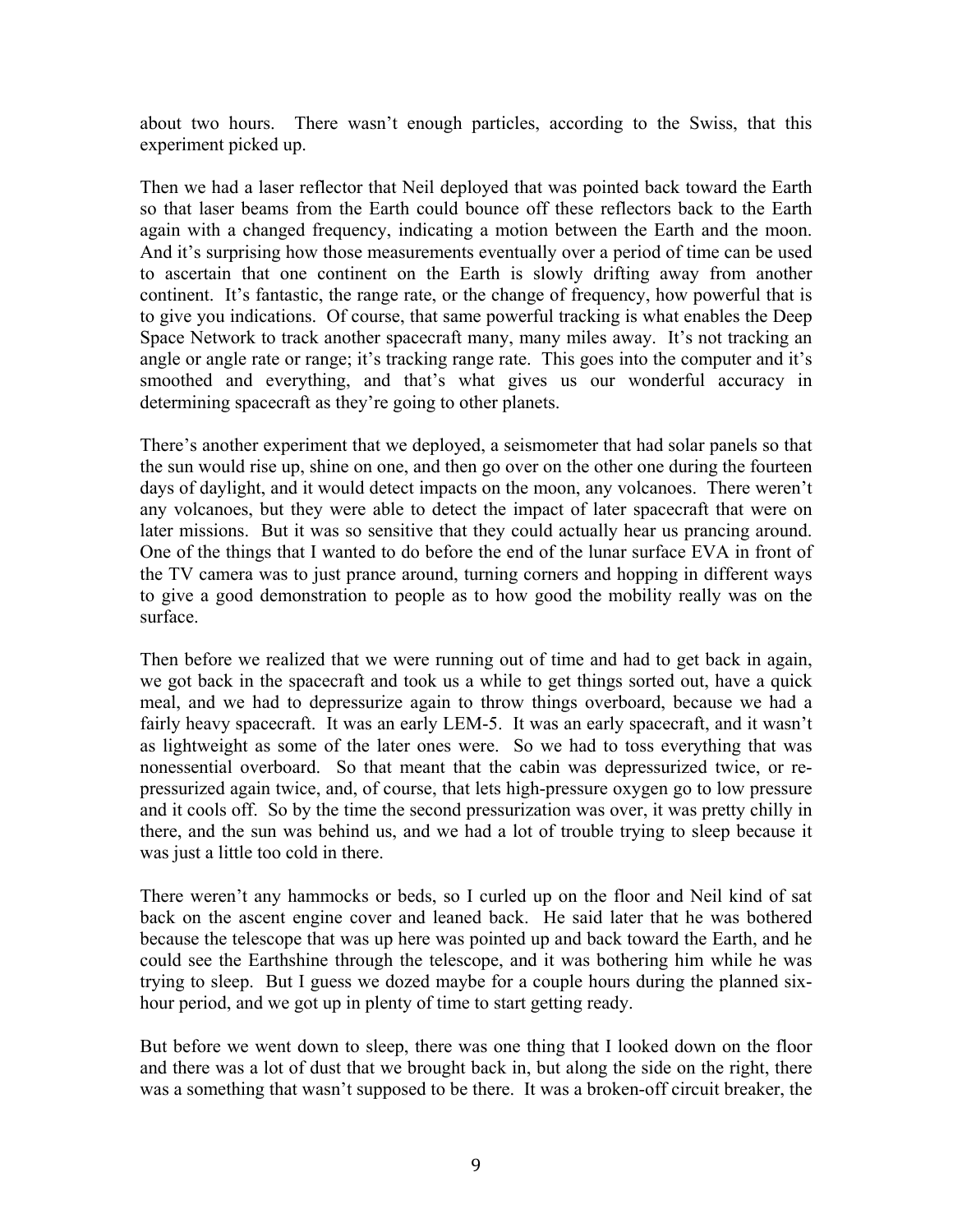end of a circuit breaker. And, of course, in spacecraft in space, just like airplanes, we disarm a lot of circuit breakers by pulling them out so that the circuit doesn't have power to it so that the switch, if it's thrown inadvertently, won't cause something to happen. So I picked up the broken circuit breaker, wondering which circuit it was, and I looked up to see which was broken, and it was the engine arm circuit breaker, which is the one that has to be in to get power to the engine to lift off to be able to do the rendezvous.

So while we were sleeping, the people back in Houston were learning more than they ever thought they could possibly learn about the different wiring circuits to how to backup the situation the next day when we got up ready to leave, if, when I pushed in the circuit breaker, it wouldn't stay in. I could envision maybe it being like the little Dutch boy, having to hold my finger in the circuit breaker. But it turned out I pushed it in with an instrument that wasn't conducting, and the circuit breaker stayed in. But we put that about two or three hours earlier than the normal time.

So we lifted off when the right time came, and I forgot to turn on the camera until we were on our way up, so we didn't get to see the exact moment of liftoff on the camera, but Neil could see the flag, it was blown over by the liftoff exhaust, and when we discussed this afterward, we decided we didn't need to tell people that the flag had blown over on the first landing that touched down. Some of the film that you can see from later missions that I use in my presentation show on another mission the moment of liftoff, and you see the flag out there, and it just really whips back and forth and then it goes out of sight. So I'm not sure whether that one blew over or not. But clearly, we had to snap the flag into position when we were out there, and then it didn't come out, so we ruffled the flag around, and even though we were in a hurry, from everything I've seen, Apollo 11, clearly, of the six flags on the moon, had the best-looking flag. No one will dispute that.

**Kilanowski:** I wanted to go back to when Neil and you first stepped onto the moon. When did he decide the words that he was going to say as he took his first step?

**Aldrin:** That was his task to do. He didn't have any help from NASA. They clearly wanted to avoid putting words in anybody's mouth. It was his task and not mine. So we left that up to him, Mike Collins and I did. We sort of jokingly asked him, or Mike did when we were going to the moon, "Have you thought about what you're going to say?"

And Neil said no, and I thought that was just a bunch of malarkey. Of course he's thought about it. But then now knowing Neil a little bit better, I think maybe he might have been right, that he might have thought those things up at pretty much the last minute after we successfully touched down. For many years I thought that he had perhaps consulted the same person that advised the Apollo 8 crew to read from Genesis. That would have been a logical thing. A lot of people have asked me what would I have done had I been given that task, and my answer would be I would seek advice, because, you know, I'm not that great a speechmaker, and presidents and heads of corporations don't write their own speeches. Other people do that for them. Why would you want something as historic as that to be something that you conjure up at that last minute,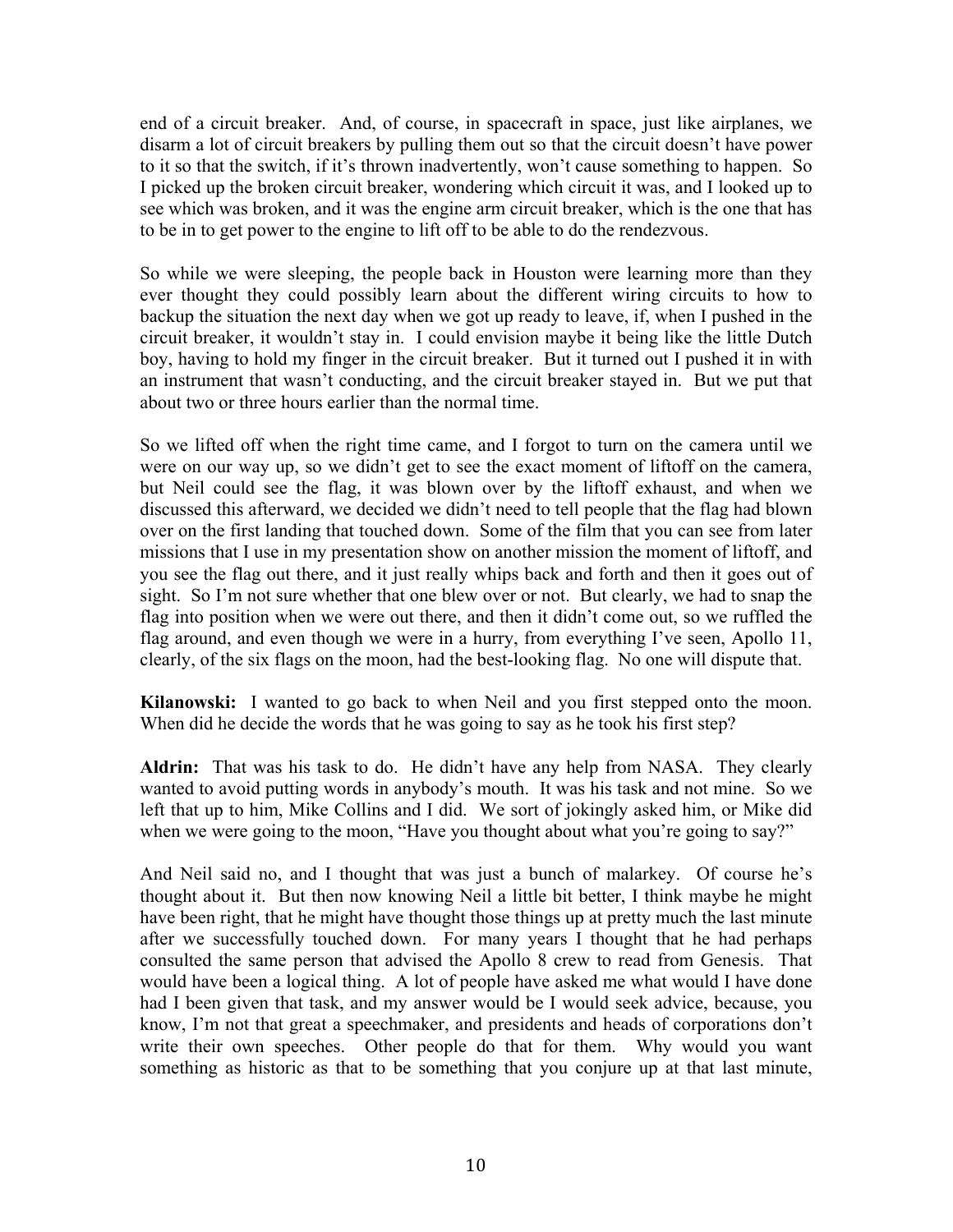unless you are one of those very talented phrase manufacturers? And I think Neil did a very good job. But to get the exact details, you've got to ask him.

**Kilanowski:** When you stepped on the ladder, can you describe that to me and what you were feeling, and did you say anything?

**Aldrin:** Well, it was sort of anticlimactic. Neil had already been out there, he picked up some of the—he helped to guide me out. I do remember being told that when we went outside that we didn't want to leave the hatch door completely open, for some temperature reason. So in response to that, I conjured up what I thought was a little light moment by saying I'm going to reach back and partially close that hatch, being careful not to lock it on my way out. I've given that a lot of thought since then, because if we did have a leak and it caused that hatch to slam shut, the problems that we had earlier would have really been bad if we'd had a leak in pressure holding that hatch shut, and here the two of us are out there on the surface at the top of the ladder trying to knock a hole in the door to get in again. That would have been very, very embarrassing.

Backing down the ladder was not particularly difficult. The bottom rung was a good ways from the footpad, a testimony to a very smooth landing, because if it was a hard landing, it would have compressed the strut and it would have been closer to the ground. So it was our procedure to jump back up again to find out how difficult that was, and it took a pretty big jump. So if you look at pictures that I have on the moon, you see that there are a little dust on part of my leg where I didn't make that first step when I did the practice one, but then I did it again and with a much higher jump force and was able to get on up there.

**Kilanowski:** I just read in *The L.A. Times* the other day—go ahead.

**Aldrin:** You asked about—it wasn't my task to say anything particularly notable, but after a few minutes on the surface, it just occurred to me to put together some words that were going through my mind, and that's when I said, "Magnificent desolation," contrasting the magnificent of the achievement that the two of us had just accomplished by being there, but just the utter desolation of this void surface with the horizon curved away. You could see rocks and just small little craters, absolutely no life, still as could be, the black velvet sky. The sun was out, so we couldn't see anything stars. It was just the most totally lifeless place that you could ever imagine.

**Kilanowski:** When you looked up at the Earth, that was certainly a contrast.

**Aldrin:** Well, we had seen the Earth from orbit, and from the surface it's not going to look any different except it's going to be at one fixed place and it's going to be pretty close to straight up, because we were only about 24 degrees off of vertical. So it took a pretty good leaning back to be able to look up and see the Earth, and being that high, objects always appear kind of smaller than when they're close to the horizon. And even though the Earth seen from the moon is four times bigger in diameter than the moon is from the Earth, it still looks very small, a long ways away, and you can't really see too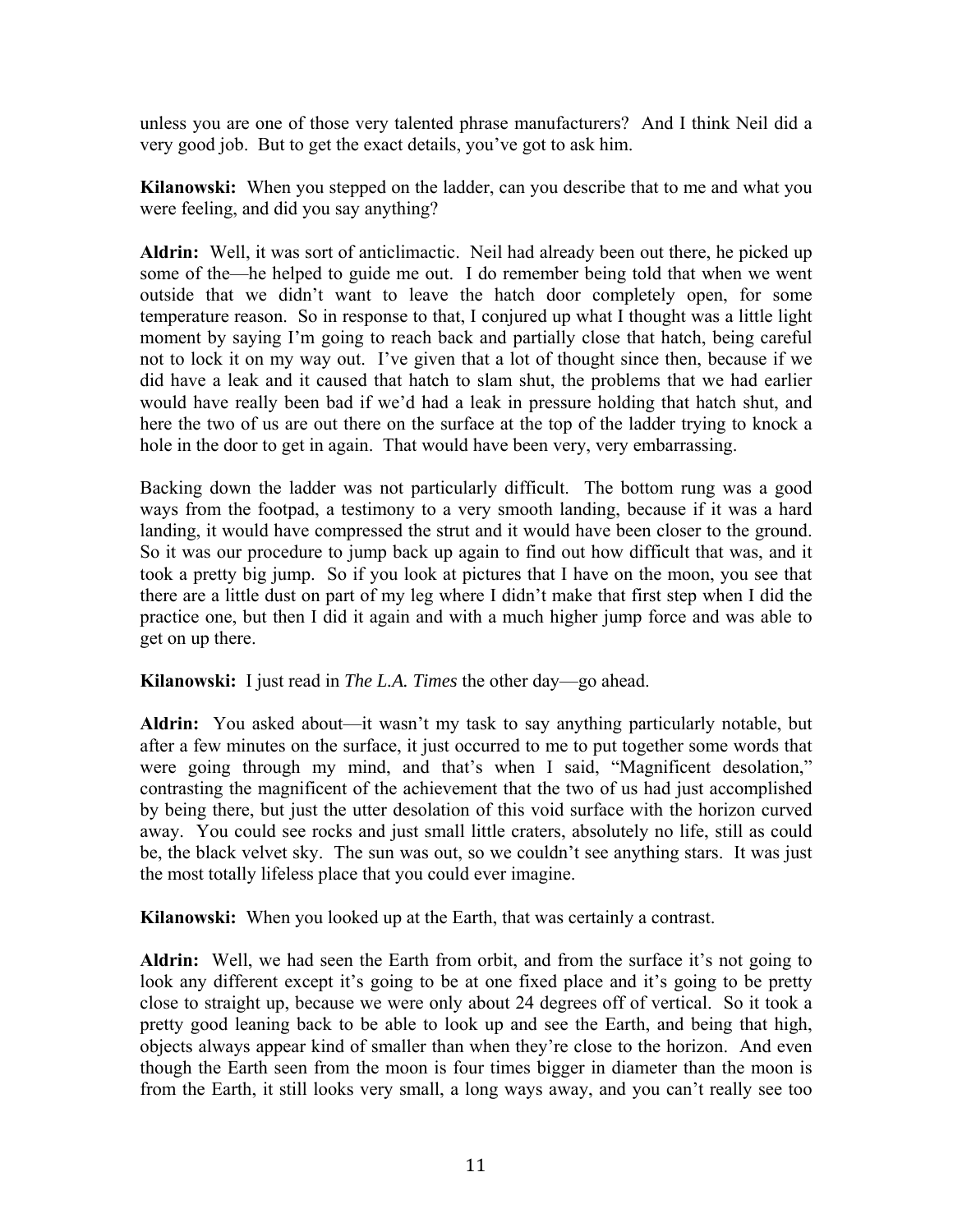much, except the wispy clouds covering up some brown spots. If the Earth's in a certain position, you can begin to identify a continent, but it's a total journalistic faux pas, error, to ever say that you could see the Great Wall of China from the moon. Absolutely not. Maybe from 160 miles in orbit, if you have excellent eyes like Gordon Cooper did, maybe you could see the Great Wall of China, but it's a meandering, it's an irregular line. That's one of those journalistic mistakes that get propagated.

**Kilanowski:** Everyone mentions the blackness of space. It's blackest black. What did you think?

**Aldrin:** Well, I had seen many night passes of about forty-five minutes apiece during the Gemini Program, and whether it's daylight or darkness, during the daylight, the sky is bright to your eyes because of the intensity of the sun shining on the Earth below you and parts of the spacecraft and even on your suit. So the pupils of your eyes are going to close down because of all this brightness, so you won't be able to see little specks of stars' light at all, but instead you begin to see a velvety sheen to the sky. It's not dark black the way it is at night.

Now, in a night pass, on the night side of the Earth, the sky and the stars are not that much different from a clear, very clear night down here. There is a certain amount of interference in the visor that we have that cuts down on some of the transmitted light, but I wouldn't say that any of the moonless night passes were any more brilliant, filled with stars than nights I've seen here on Earth. Maybe that's just the relative situation.

**Kilanowski:** Reflecting upon Apollo 11, what do you think the greatest moment of that flight was for you?

**Aldrin:** The greatest moment was what had never been done before in all of history, and that is to get in a spacecraft and take that spacecraft and actually rest it on another object in space. So clearly the touchdown was the moment of greatest anticipation and the moment of greatest satisfaction and relief, and for two non-too-talkative guys, I looked over and patted Neil on the shoulder, we looked at each other, smiled, and then went about what we were doing. But if there's any moment that I would want to try and remember that was not photographed, it's that second or two after touchdown and we shut the switches off and we looked at each other and smiled, and without saying anything, we acknowledged so much of an achievement that we were sharing in.

When we came back and saw the television of the reaction of the Earth to the successful landing, and the cheering, I felt compelled to say to Neil and Mike, "Look, we missed the whole thing," because the joy, the exuberance of success was shared by people back on Earth and we were not able to really relax and unwind and share in that moment along with other people around us. Everybody else had the joy of the cheering and, for some, the cigar-smoking and whatever, but we missed that opportunity.

**Kilanowski:** I'd like to ask you how that flight changed your life.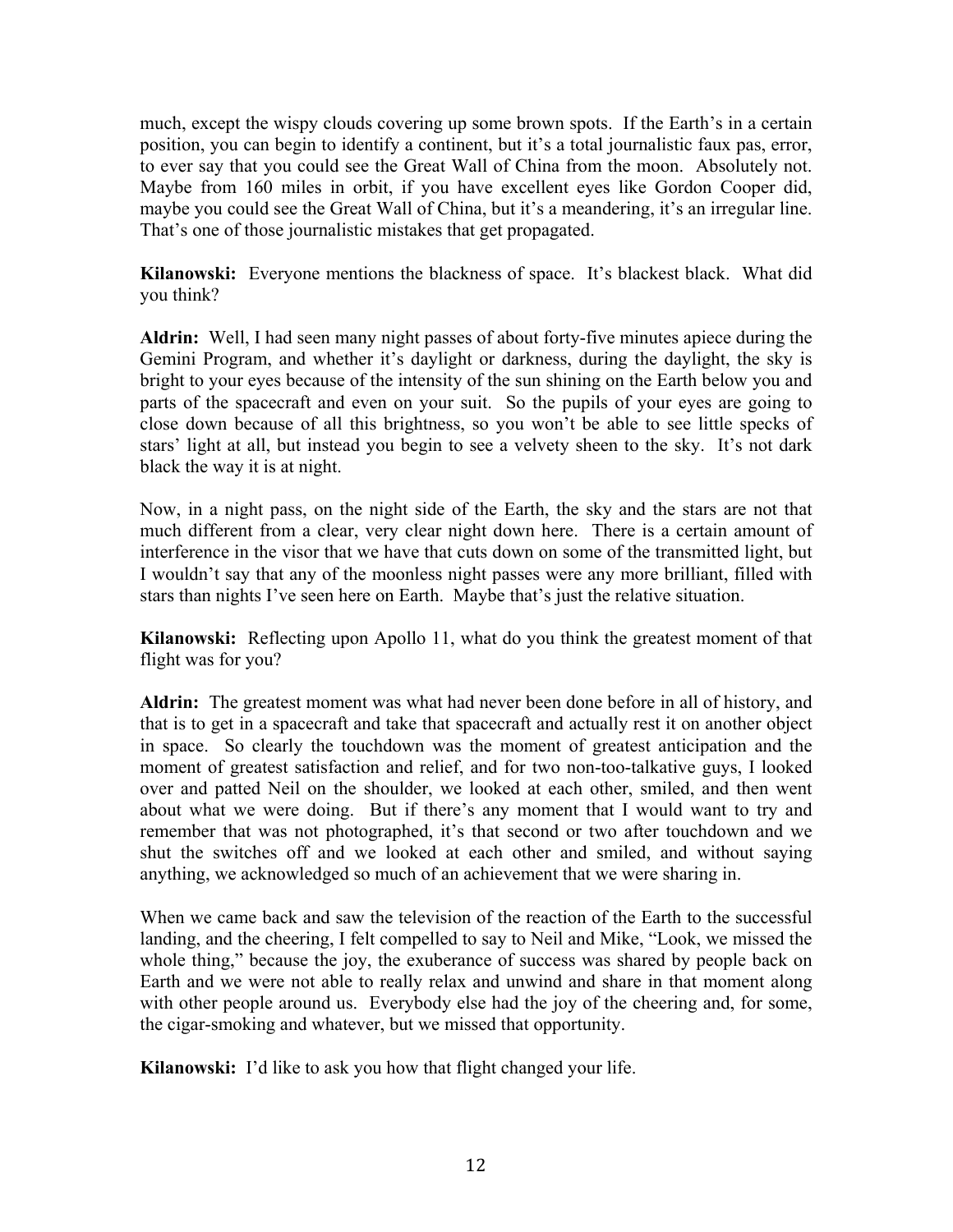**Aldrin:** When a person is propelled into a situation where a large number of people know what that people has done, he becomes sort of a celebrity, and sometimes it's because of doing something unusual. When that something is of a growing historical significance, it affects people who then approach you. Then that's a challenge of response from me to those people, and that impact, which is lifelong, has a much greater impact that anything that might have been observed in the going to the moon, doing things and coming back. As magnificent as those achievements are, they're captured by film and people can imagine similar situations of the achievement of accomplishing the mission, but then it's the lifelong realization that you're a special person because you've done something that other people haven't done before. You were given that great good fortune to come along at the right time with the right credentials, do the right thing, say the right stuff, then get put on the real important mission. How fortunate can a human being be to come along at that time and to share the wonder?

**Kilanowski:** I'd like to ask you to reflect, as we're celebrating the century of flight, from where we've been at Kitty Hawk and the magnificent accomplishments that we've made in this century in aviation and space. What are your thoughts as we celebrate this event?

**Aldrin:** My thoughts throughout this centennial-of-flight year have been focused on the challenge that I have assumed myself by being very close to the Space Program, to see what the challenges are, to improve where we are, what we're doing, and the relatively stymied Space Program of Space Station, of Shuttle, not knowing what's going to happen, venturing into Shuttle replacement several times and not succeeding. I've devised trajectories between Earth and Mars, and I'd like to see those things happen, but I think a lot of us are very frustrated. But I've formed a team of people who, in our networking together, feel that we've come up with a far superior approach to what NASA should be doing than what it is they're planning on doing, and we have to make that clearly known within the next couple of months or it'll be locked in. And most people that I've talked to are not very happy with the directions that have been chosen for the socalled orbital space flight. They're very limiting in what the opportunities can be in the next ten or twenty years.

So the centennial of flight and the next century of flight, where I'm proposing to have a conference the day after the anniversary of the Wright brothers, which is December  $17<sup>th</sup>$ , I'm helping to organize a conference to be held to look at the space imperatives for the next century, and I hope to present these ideas. But I really can't wait till then. That's why I'm going to be visiting senators and congressmen and trying to open up the creativity of ideas from just the ones that are of great benefit to the major companies, to the Air Force that want to use their rockets. It gets into details, but I see that the politics and the corporate pressures are very strong, and I'm not too happy with the way that they're directing us.

So the centennial brings to me a very great challenge for individual marketing of ideas, of convincing, that in some ways it gives me an opportunity to make an even greater contribution, maybe, by redirecting things than the contribution that I was given by being in the right place at the right time on Apollo 11. That's the challenge as I see it, and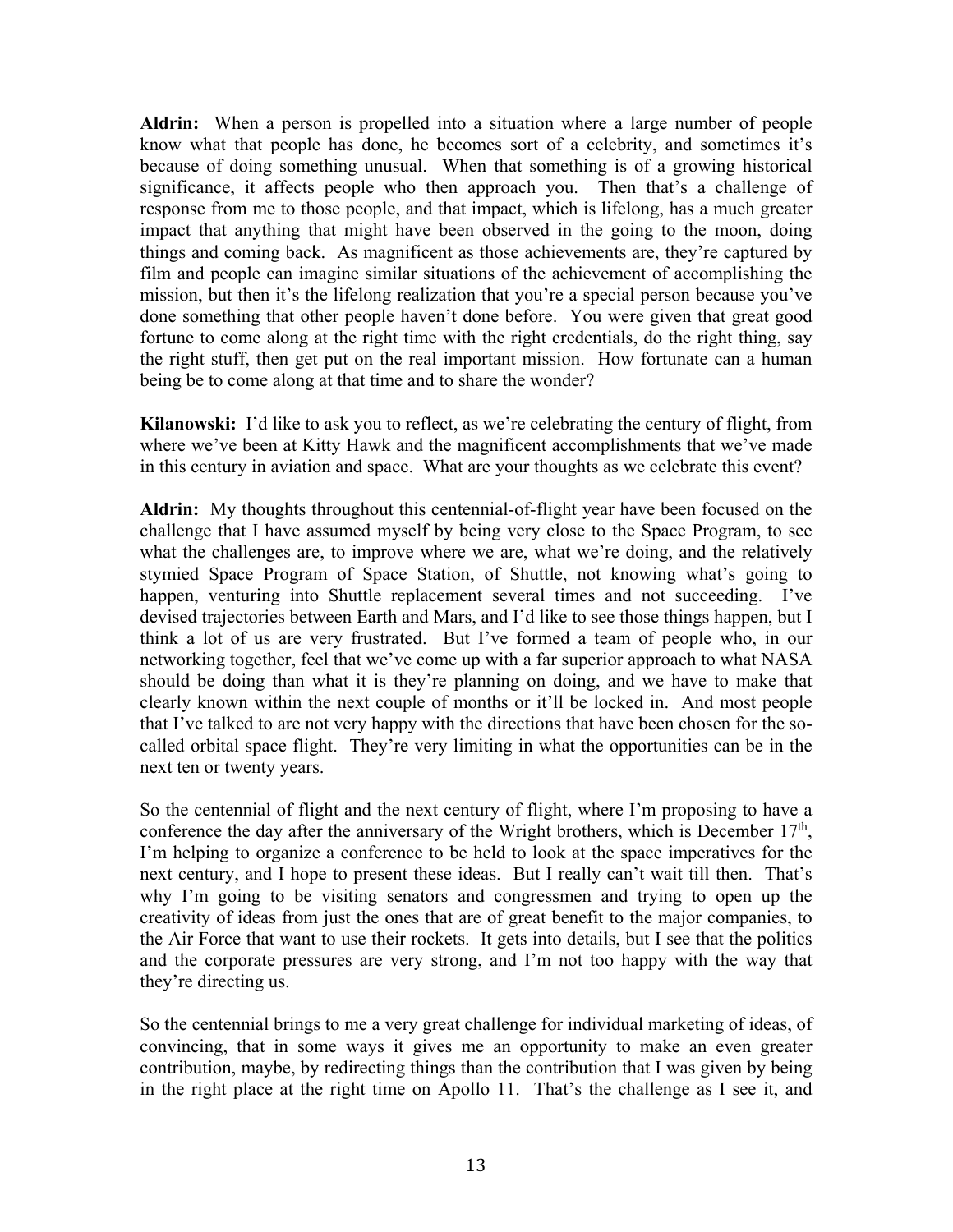those are the consequences, and it can bring about great satisfaction or just a frustrated disappointment.

**Kilanowski:** Well, it's really sad that we left the moon in 1969, it's been thirty years, and we have not progressed.

**Aldrin:** Mm-hmm. Well, there are a lot of reasons why we are where we are, and we can take steps to recover and proceed in a way that I think will excite the public by seeing progress coming that they've been expecting, and the public being satisfied that the Space Program is moving in a satisfying way will inspire the Congress to be more supportive, and the administration. It takes the leader of the nation to decide what it is we're going to do, and the leader in these days has very, very many pressures worldwide, world conditions, the economic conditions. It's very difficult decisions that especially because of the second Space Shuttle tragedy, the *Columbia* accident have now focused attention a good bit more on what it is we need to do to finish the Space Station and have an appropriate new vision for the future.

A gateway to the moon and Mars is what I think we should be doing, a gateway that's close to the moon, sort of a port facility that will enable us to get out of low Earth orbit and support the missions eventually to commit back to the moon and Mars. But we need to take those first steps that are affordable and that are so necessary to inspire people in this aerospace business and the public at large to be more supportive of what we're doing.

**Kilanowski:** I have one other question, because I don't want to keep you too long. Someone had mentioned to me that when we built the Space Station, that a lot of the Apollo engineers had retired and the rendezvous specialists, and they had lost some of the technology of knowing how to do rendezvous. Is that true?

**Aldrin:** No, I don't think so. I think the proximity operations became more sophisticated. They became more precise because you have a much larger vehicle that you're moving very deliberately, rather than the fighter-plane aspect of the Gemini spacecraft that you could kind of move around with a lot of freedom. That was more constrained with Apollo, but with the Shuttle, everything you do is so determined ahead of time as far as the maneuvers.

We've chosen not to do automatic docking the way the Russians have demonstrated. That's been a weakness on our part to not have developed those techniques to demonstrate them so far, and I guess part of that is because the vehicle is so big that somebody wants to be on top of it at all times, whereas the Soyuz, when it docks at smaller space stations, they can afford to maybe have it observed but do an automatic docking. There are many things that we do need to catch up and learn from other people, and I think we'll certainly be doing those within the next five or ten years.

**Kilanowski:** I hope so. Well, thank you so much. Is there anything else that you would like to say or reflect upon?